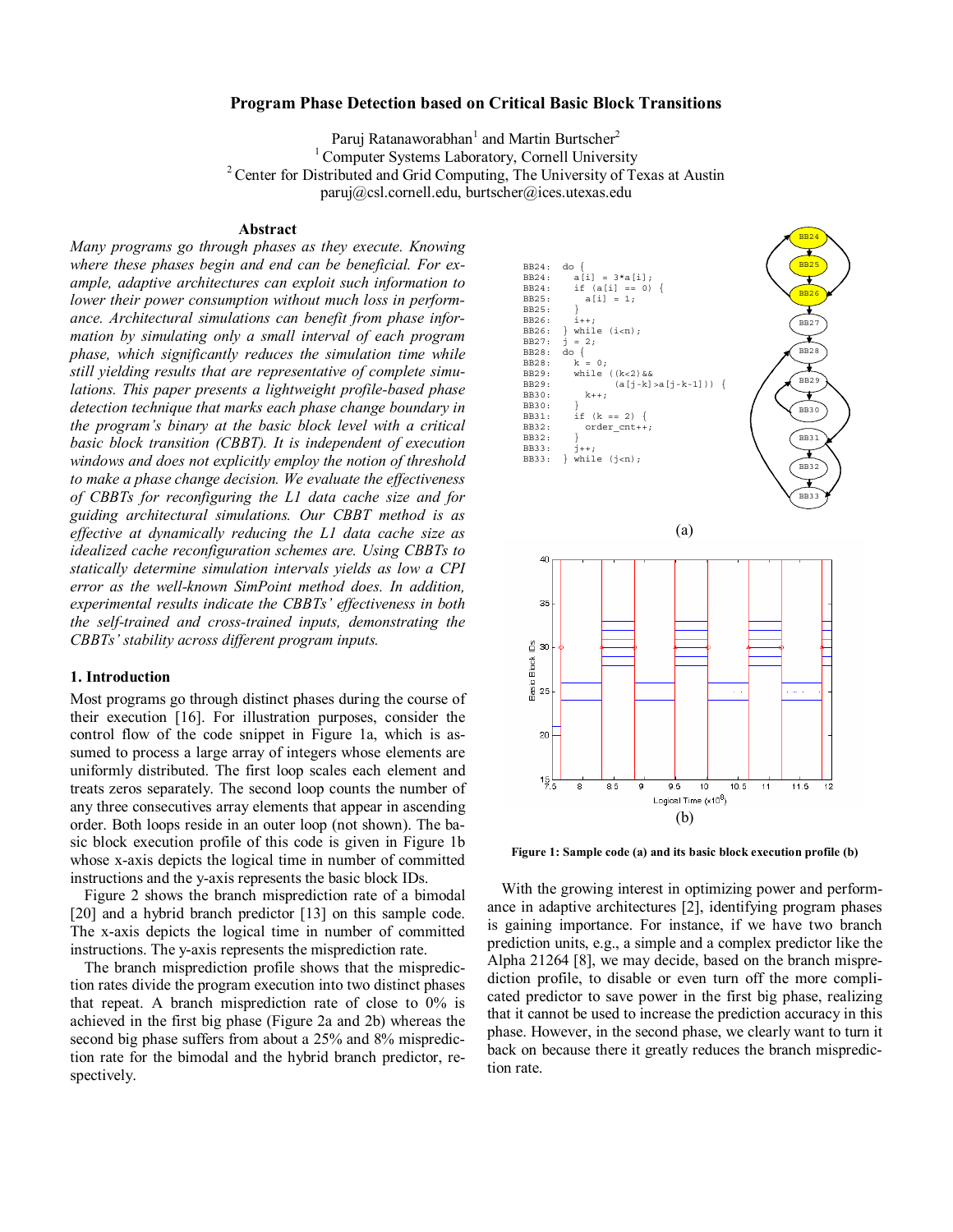

**Figure 2: Branch misprediction rate for a bimodal predictor (a) and a hybrid predictor (b)** 

Architectural simulations can also take advantage of phase behavior. Instead of simulating an entire program run, a small interval from each phase can be chosen and simulated. If the small interval is representative of the longer phase, we can save simulation time without sacrificing accuracy.

Characterizing phase behavior usually involves the notion of phase metrics, windows of execution, and thresholds. Two execution windows are said to belong to the same phase if the phase metric of the two windows does not differ by more than a preset threshold. Otherwise, they are said to be in different phases. Several phase metrics have been proposed to capture program phase behavior [4]. In the above example, the metric is the branch misprediction accuracy. Shen et al. [15] base the phase behavior on the reuse distance. Balasubramonian et al. [2] utilize information from hardware counters. Dhodapkar and Smith [5] employ working set signatures, and Sherwood et al. [16] use Basic Block Vectors (BBVs).

This paper presents the Miss-Triggered Phase Detection (**MTPD**) algorithm. MTPD is a profile-based technique that does not explicitly use any phase metric, measurement window, or threshold to detect program phase changes. Instead, it employs simple program heuristics that pertain to the program's working set at the basic block level, and uses this information to discover the critical basic block transitions (CBBTs). CBBTs mark phase transition points in the program's binary and are used to delineate the program phases. A CBBT can be thought of as a program's phase marker [9, 15] that requires two reference points, a previous and a next BB, to signal a phase change.

To motivate MTPD and CBBTs, consider the code in Figure 1 once more. The BB working set of the first loop is {BB24, BB25, BB26}. The rarely executed BB25 is hardly visible in Figure 2a. For the second loop, the BB working set is {BB27, BB28, BB29, BB30, BB31, BB32, BB33}. In this example, we see a direct correlation between the branch prediction accuracy and the set of BBs being executed. Looking at the source code, we see that the first loop contains two easily predictable conditional branches, a loop end branch and a rarely taken branch that checks for a zero array element. The second loop contains one easily predictable loop-end branch and two difficult to predict conditional branches, one associated with the condition in the inner while loop and the other with the if condition to update *order* cnt. These two branches are, however, not completely unpredictable. The if branch behavior is dependent upon the inner while branch. Whenever the inner while branch falls through and enters the inner loop twice, this if branch will also fall through. As for the inner while branch, its behavior is—to a certain extent—dependent upon itself. If it falls through twice, the next time it will be taken as the  $k<2$  condition is met. A hybrid branch predictor should be able to capture this behavior with relatively high accuracy, as the branch misprediction profile in Figure 2b shows.

For this code, the transition from BB26 to BB27 (marked in Figure 2 with up triangles) represents the critical transition. Whenever this transition occurs, it flags a shift in the program behavior, in this case, as expressed by the branch prediction accuracy. We call this transition from BB26 to BB27 a critical basic block transition (**CBBT**). The other CBBT (not shown in the sample code and marked with circles in Figure 2) is BB23 to BB24, which represents the transition from the outer loop to the two inner loops, i.e., the two loops in the sample code.

The goal of this work is to automatically identify CBBTs and to use them to discover program phase changes. Our approach distinguishes itself from Lau et al.'s [9] and Shen et al.'s [15], two other profile-based phase detection schemes that generate similar phase markers in the following respects.

1. In contrast to Lau et al.'s technique, which considers only loops and procedures, MTPD operates at a finer granularity; it narrows each phase change down to individual basic blocks. This allows MTPD to more precisely identify the location where a phase change occurs (in the source code and in the executable). We will show in Section 2.2 that there are cases where operating at this fine granularity is necessary to discern important phase behavior. Even though Shen et al.'s technique considers every instruction as a potential phase change point, when producing the final markings, it constructs a phase hierarchy through grammar compression that often increases the phase granularity beyond a single basic block.

2. Contrary to Lau et al.'s and Shen et al.'s techniques, which use only a single reference point for a phase change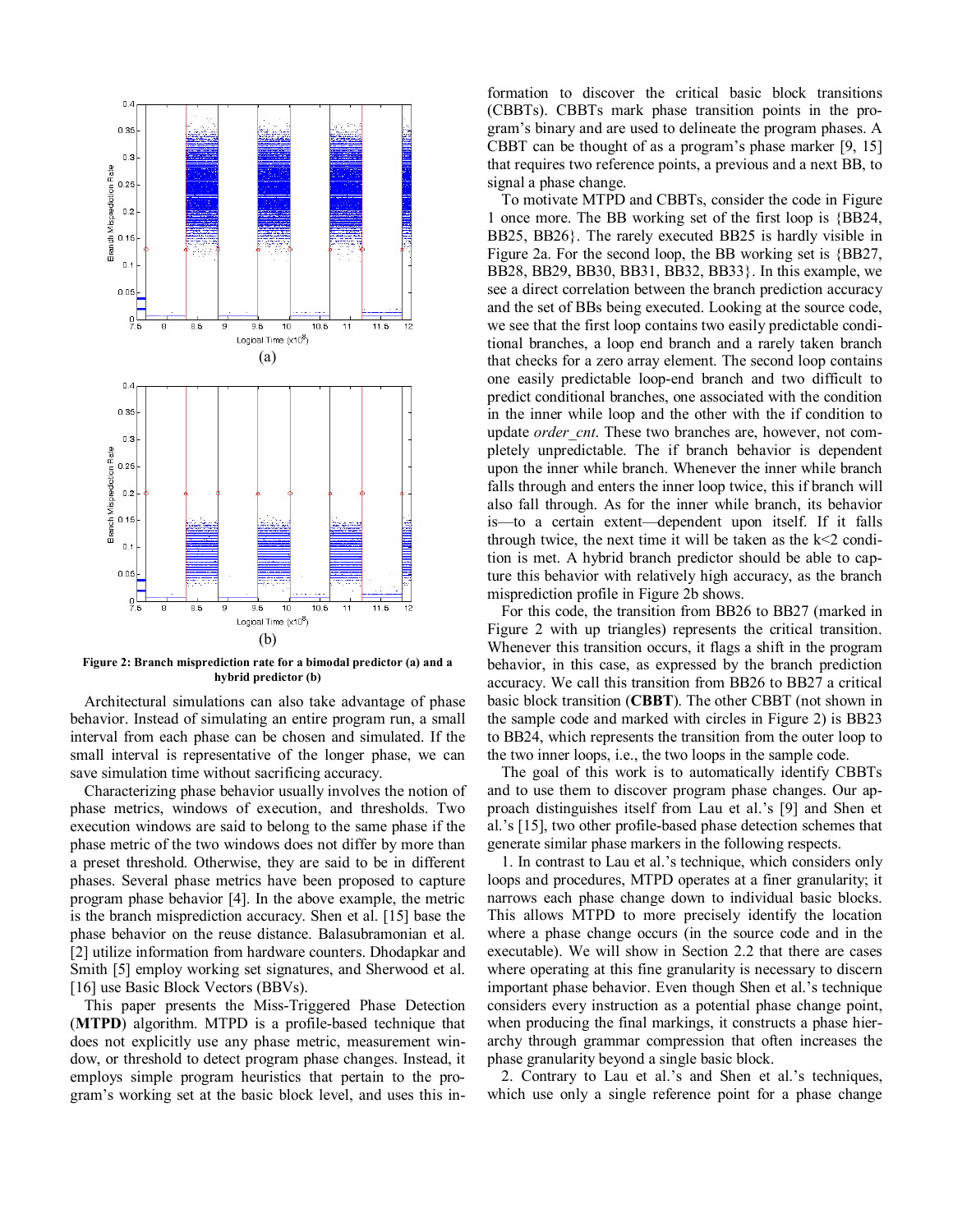marker (a code boundary such as a loop or function header), CBBTs mark phase transition not at code boundaries but at transitions from one boundary to another. This tends to make the phase marking very stable across program inputs. The CBBTs obtained with one input often faithfully track changes in the phase length and the number of phase repetitions that result from different inputs (see Section 2.3).

3. Our approach breaks ties with the use of execution windows—of fixed or variable lengths—and explicit thresholds. In addition, it does not employ a specific phase metric. Even though our notion of basic block signature (Section 2) seems to resemble Dhodapkar and Smith's working set signature [5], there is a key difference between the two. To detect a phase change, the working set signature scheme uses a fixed window measurement and a set threshold, whereas the BB signature scheme has no notion of either. BB signatures are explained in more detail in the following section. Being largely independent of a phase metric, execution window, and threshold makes our technique less susceptible to poor parameter selection and helps to minimize the overfitting problem common to profilebased approaches where performance is good with the selftrained inputs but poor with cross-trained inputs.

The remainder of this paper is organized as follows. Section 2 describes the MTPD algorithm in detail. Section 3 presents the evaluation of a phase detection scheme using CBBTs and investigates the use of CBBTs for dynamic cache reconfiguration and picking architectural simulation points. Section 4 discusses related work. Section 5 concludes the paper with a summary.

## **2. Miss-Triggered Phase Detection**

The Miss-Triggered Phase Detection (MTPD) algorithm identifies a program's phase change points at the basic block level, i.e., in the program's binary, and works as follows. First, the algorithm profiles an application on at least one input to generate a stream of BB identifiers (IDs). MTPD conceptually maintains an infinite-size cache of basic block IDs and monitors the misses that occur in this cache. As the program under investigation transitions from one phase to another for the first time, it is likely to start executing a new working set of BBs, which will cause compulsory misses in the BB ID cache. MTPD scrutinizes the BB transitions that cause such misses using heuristics that are based on typical program behavior during a phase transition and identifies CBBTs based on these heuristics. The following subsections explain the operation of MTPD in more detail.

# **2.1 Finding the CBBTs**

# *Step 1: Create a cache with infinite capacity and prepare the BB execution traces.*

In this initialization step, we create a data structure to represent the ideal cache for the BB IDs. The most appropriate structure seems to be a chained hash table as it allows for efficient searching while faithfully mimicking infinite capacity (as long as there is enough memory). On the benchmarks we evaluated, a hash table with 50,000 entries results in virtually no collisions. We generated the BB execution traces using ATOM [21]. ATOM assigns a unique ID to each BB, and the BB traces simply consist of the sequence of IDs of the executed basic blocks. The BB traces derived from the execution of the SPEC CPU2000 programs with the train inputs range from 1 GB (*mgrid*) to about 10 GB (*bzip2*) in size.

# *Step 2: Sequentially read in BB IDs from a trace or stream and record the compulsory cache misses.*

The BB IDs can be obtained from any source. For programs that generate very large BB execution traces, streaming in BB information may be the most appropriate approach. In any case, MTPD checks whether the just-read-in BB ID is already in the cache (i.e., has been seen before) and records a miss if it is not. As an example, let us look at Figures 1 and 2 again. Prior to logical time  $8.3 \cdot 10^8$ , the cache includes BBs 24, 25, and 26. However, BBs 27 through 33 are not in the cache. At time  $8.3 \cdot 10^8$ , the algorithm sees BB 27 for the first time and thus records a miss.



**Figure 3: Cumulative number of compulsory BB misses in** *bzip2*

# *Step 3: Record the basic block transitions that are followed by a series of compulsory misses.*

When looking closely at the profile of compulsory misses in the ideal cache, e.g., that of *bzip2* executed with the train input shown in Figure 3, we see that misses often occur in bursts. Intuitively, this matches the expected behavior of program execution. For instance, a program might execute a given working set for a while and then transition to another working set, where it again stays for a while. After that, it may transition back to a previously visited working set or move on to a new working set. Based on such behavior, we derived the following simple heuristic: BB transitions that signal a true phase change are typically followed by a series of closely spaced BB misses. This is expected as the program is transitioning to a new set of BBs (i.e., a new working set). In the example from Section 1, misses for BBs 28 through 33 will almost immediately follow the transition from BB26 to BB27, which is indeed a critical transition that signals a phase change.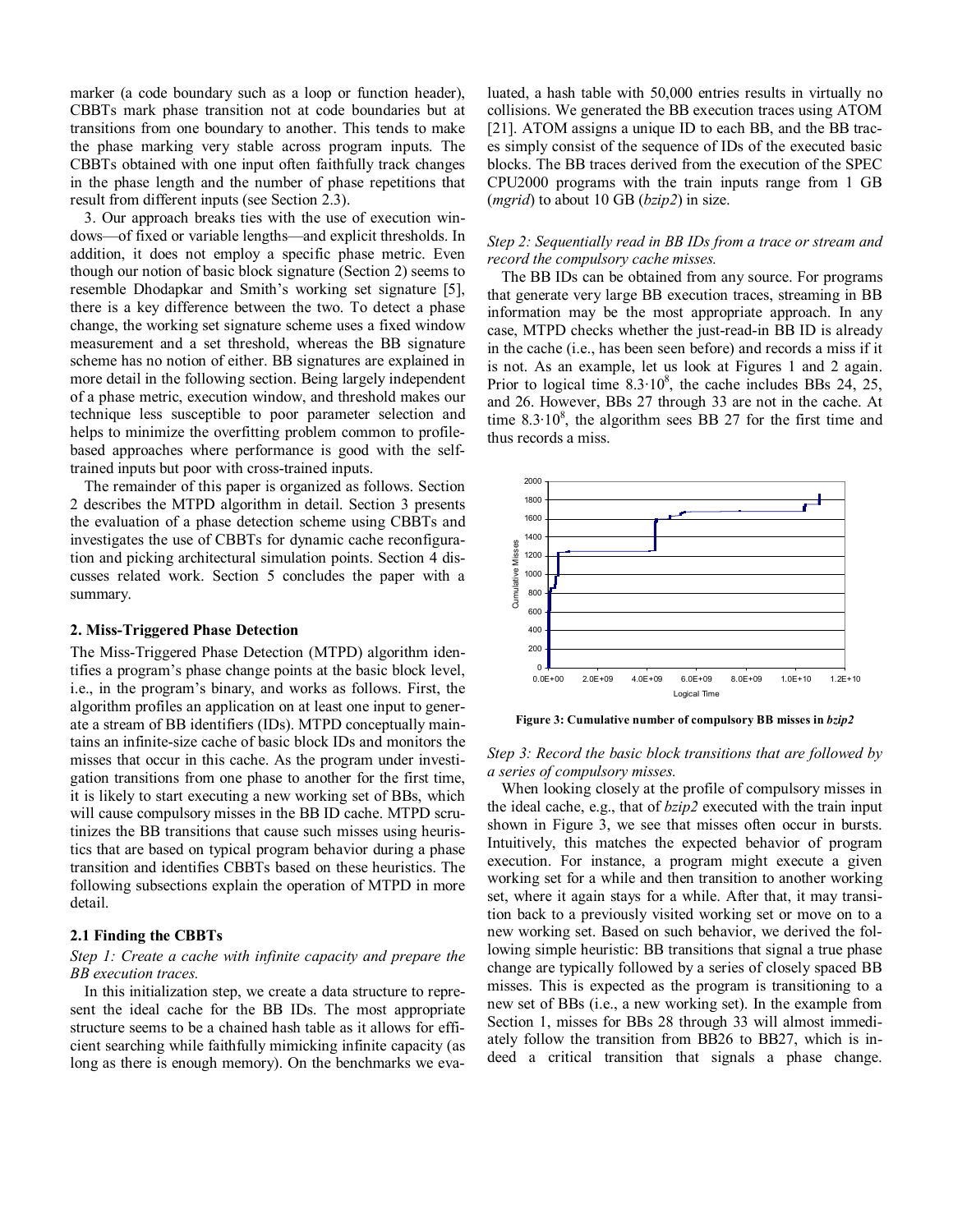

**Figure 4:** *bzip2***'s phase behavior at the coarsest level; CBBT phase marking in BB profile (a) and source code (b)** 

# *Step 4: Form the BB transition signatures.*

After a new BB transition is encountered, we form a BB signature for that transition by grouping together the BBs that miss in close temporal proximity in the ideal cache following the transition. At this point, we have a record of this new transition and its signature, the latter of which is representative of the BB working set after this transition. In the illustrative example, the transition is from BB26 to BB27 and its signature is {BB28, BB29, BB30, BB31, BB32, BB33}. Note that the length of the signature can vary depending on the BB working set size.

#### *Step 5: Identify the CBBTs.*

In the last step, we identify CBBTs based on BB transitions and their associated signatures. There are 2 cases to consider.

The first case deals with recorded BB transitions that only occur once in the BB stream. Such transitions may signal a phase change to or from a non-recurring phase. They often reveal interesting large-scale program behavior as the next section illustrates. Basically, a non-recurring transition must satisfy the following conditions to be regarded as a CBBT: 1) It must have an associated signature, i.e., form a signature of length greater than zero, 2) the sum of frequencies of occurrence of all BBs in the signature must be greater than the phase granularity of interest, and 3) a non-recurring CBBT must be separated in logical time from the previous non-recurring CBBT by at least the phase granularity magnitude.

The second case deals with recorded BB transitions that occur multiple times. They may indicate that the program is transitioning back to a previously seen phase. Here, we compare the stream of unique BBs that are encountered after the transition with its previously stored signature. If the set of encountered BBs is a subset of the stored signature, we consider the transition stable and flag it as a CBBT.

Each recorded CBBT also contains logical timestamp information of its first and last occurrence (Time\_First\_CBBT and Time Last CBBT) and its frequency of occurrence (Frequency\_CBBT). With these parameters, we can approximate the phase granularity of a given CBBT by the following formula:

Phase Granularity of CBBT<sub>i</sub>  $\approx$  (Time\_Last\_CBBT<sub>i</sub> –

Time First CBBT<sub>i</sub>) / (Frequency CBBT<sub>i</sub> – 1)

This information allows the user to select how fine-grained a phase behavior to detect.

Occasionally, recurring transitions have instances where some rare control flow conditions introduce BBs that are not in the original signature. To account for this situation, we consider two signatures to match if at least 90% of their BBs are the same, which increases the robustness of the algorithm. The C source code for MTPD is available on-line at:

#### http://www.csl.cornell.edu/~paruj/cbbt.html

Once the CBBTs are discovered, the application code can be instrumented at the CBBTs using a binary rewriting tool such as ATOM or ALTO [14]. If the source code is available, it could even be augmented with ISA-independent phase-change markings (see Section 2.2 below). A CBBT involves two basic blocks, representing the critical transition, that are consecutively executed. In our working example, the consecutive execution of BB26 and BB27 marks a phase change.

# **2.2 CBBT Source-Code Association**

In this section, we show on two examples how the CBBTs discovered by the MTPD algorithm map to source code.

### *bzip2 example*

At the coarsest granularity, *bzip2* has two distinct phases as shown in Figure 4a. In the source code we see that this transition, indeed, signals a major change as the program execution switches from compression to decompression (marked with up triangles in Figure 4a) and vice versa. Mapping this critical transition back to the source code identifies the code section shown in Figure 4b. The while (True) loop follows some initialization code in the *compressStream* function. The program executes this loop many times to compress the input data. Then, shortly after logical time  $4·10<sup>9</sup>$ , a CBBT is executed.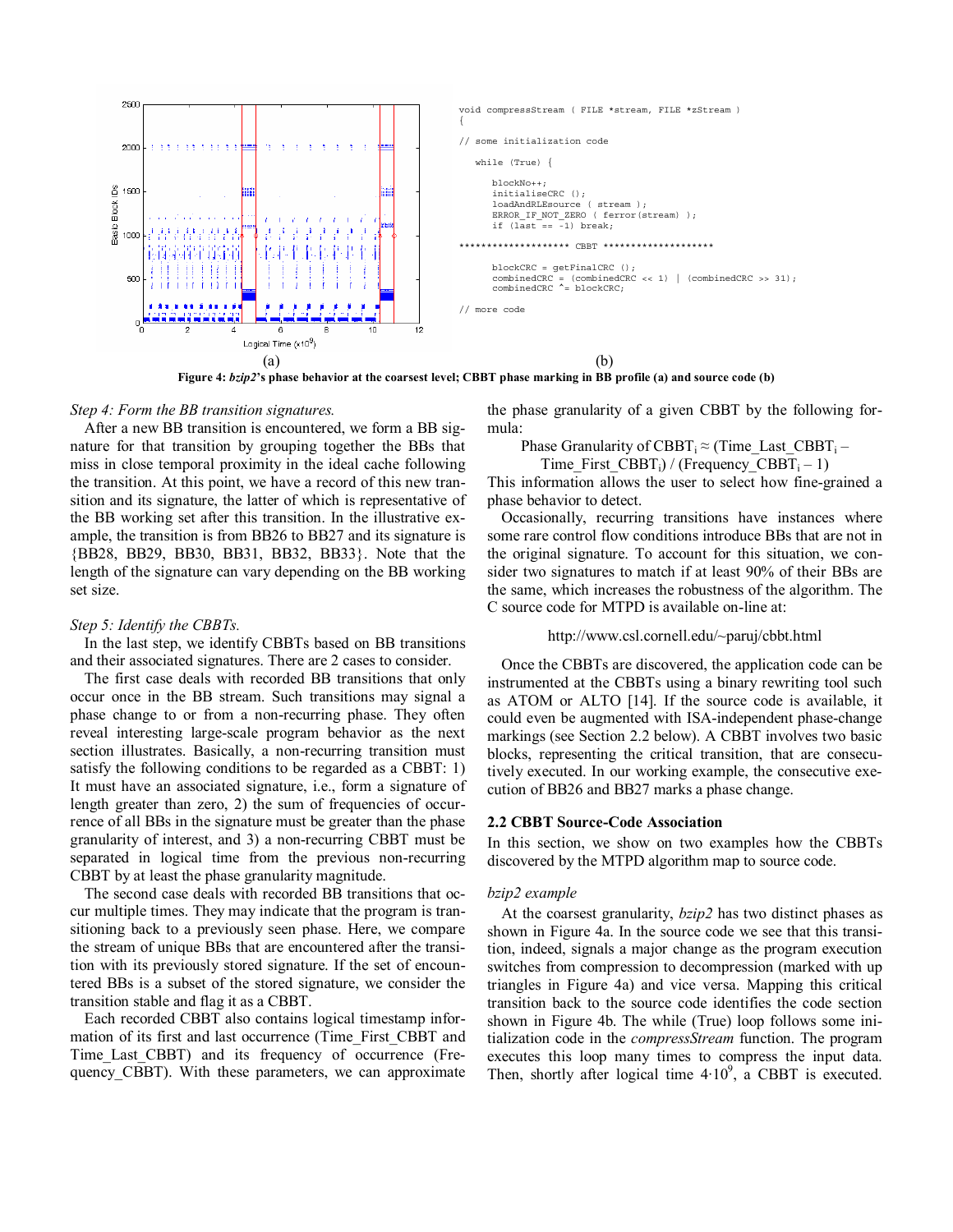

**Figure 5:** *equake***'s phase behavior at the coarsest level; CBBT phase marking in BB profile (a) and source code (b)** 

The same critical transition occurs again shortly after logical time  $10·10<sup>9</sup>$ . This CBBT corresponds to the fall-through path of the if  $(last = -1)$  statement to the break statement. Once program execution reaches this point, it terminates the while loop and enters decompression mode. The CBBT boundary is also marked in Figure 4b.

### *equake example*

Figure 5a shows *equake*'s phase boundaries at the coarsest granularity. At this level, there exists no recurring phase behavior; the program keeps transitioning to new working sets. The last phase transition (marked with a square) exhibits an interesting CBBT behavior. The critical transition is from BB254 to BB261.

Figure 5b shows the source code of the procedure *phi2*. This procedure compiles into ten basic blocks whose IDs range from 253 to 262. BB254 is a commonly executed BB prior to and after the CBBT for the last phase transition; it represents the if  $(t \leq Exc.t0)$  condition. Prior to encountering the critical transition from BB254 to BB261, the if  $(t \leq Exc.t0)$  condition is always met. The program takes the "then" path and returns the calculated *value*. BB261, which represents the "else" block, is not yet in the program working set. At the phase transition, the program branches to the "else" path and returns 0.0. As we can see from Figure 5a, this "else" path (i.e., the jump from BB254 to BB261) becomes the regular path after encountering this CBBT. Note that phase detection schemes that operate at the loop or procedure level would not have caught this last phase transition in *equake* because it occurs inside an if statement.

## **2.3 Self-Trained versus Cross-Trained CBBTs**

To determine whether CBBTs mark phase boundaries in an input-independent way, we investigate how well CBBTs perform when applied to program runs with the train inputs (selftrained) and the reference inputs (cross-trained). Note that we obtain the CBBTs from profiles with the train inputs in both cases. If CBBTs indeed mark inherently critical program transitions, they should perform well on the self- and cross-trained inputs.

This section provides a qualitative assessment of CBBT markings. A more quantitative evaluation will follow in the next section. We find that the CBBTs discovered with the train inputs do, in fact, work well on the reference inputs. Figure 6 shows the CBBT markings for *mcf* and *gzip*. For clarity, only large-scale phase markings (at a granularity of a billion executed instructions) are shown.

Clearly, the CBBT markings adapt well to changes in the phase length and the number of phase recurrences due to different program inputs. In case of *mcf*, a 5-cycle phase behavior with the self-trained input is correctly partitioned into a 9-cycle phase behavior with the cross-trained input. Note that each unique CBBT is marked with a different symbol. For *mcf*, the up triangles represent the CBBT transitions into a phase where the two functions *primal\_bea\_mpp* and *refresh\_potential* are frequently executed whereas the circles represent the CBBT transitions into a phase where the function *price\_out\_impl* is frequently executed. For *gzip*, the first two phase cycles toggle between *deflate\_fast* (down triangle) and *inflate\_dynamic* (up triangle) phases, and the next three cycles alternate between *deflate* (circle) and *inflate\_dynamic* (up triangle) phases.

#### **3. Evaluation**

This section studies how the phase boundaries marked by CBBTs can be used to detect phase changes and evaluates CBBTs' effectiveness. Section 3.1 describes the benchmark programs. Section 3.2 discusses phase detection using BB worksets (BBWS) and BB vectors (BBV). Applying CBBT phase detection for dynamic cache configuration and for picking representative architectural simulation points is the subject of Sections 3.3 and 3.4, respectively.

### **3.1 Benchmarks**

We evaluate CBBT-based phase detection on ten programs from the SPEC CPU2000 benchmark suite [4]. They are the four floating-point programs *art*, *equake*, *applu*, and *mgrid* and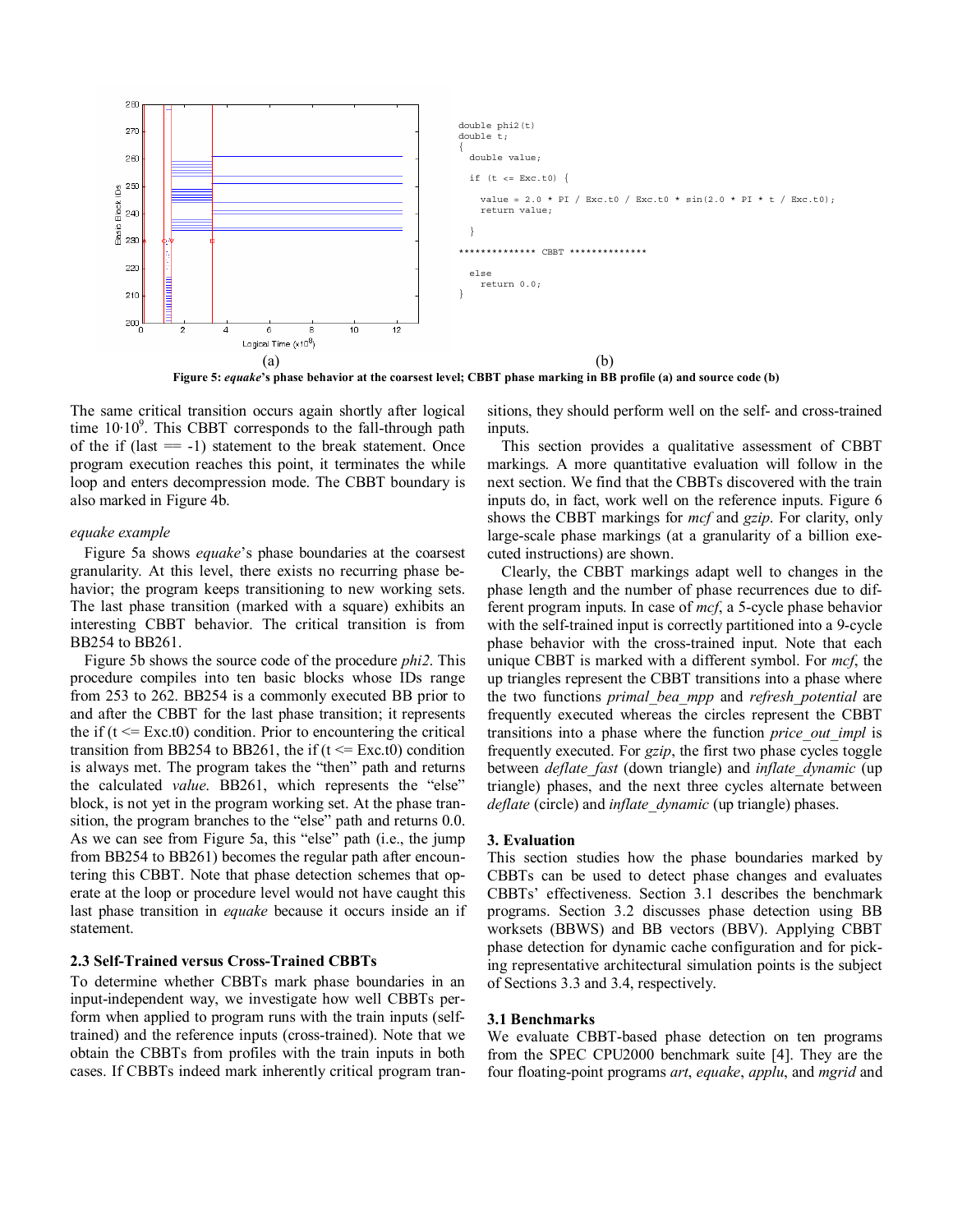

**Figure 6:** *mcf***'s BB profile with CBBT phase markings (upper panels).** *gzip***'s BB profile with CBBT phase markings (lower panels). Self-trained CBBT markings (left panels) and cross-trained CBBT markings (right panels)** 

the six integer programs *bzip2, gap, gcc, gzip, mcf* and *vortex*. Four integer benchmarks have high phase complexity [11] (*gap, gcc, mcf* and *vortex*) and the remaining two have medium complexity (*gzip* and *bzip2*). The four floating-point programs are quite regular and can be classified as having low complexity. In general, floating-point programs do not have as much phase complexity as their integer counterparts, and the four selected programs seem to be representative of all the floatingpoint programs in the suite. Each program was compiled with the DEC-Alpha C compiler version 6.5 with the "-O3 -arch ev68" optimization flags. The integer programs further include feedback optimization. Our reference machine is an 833 MHz Alpha 21264B running Tru64 UNIX 5.1. Except for *gzip* and *bzip2*, for which we use two additional input sets (named graphic and program), all benchmarks are evaluated with two inputs, namely the SPEC provided train and reference inputs. The train inputs are used for self-trained phase detection; the reference inputs, as well as the two additional inputs for *gzip* and *bzip2*, are used for cross-trained phase detection.

### **3.2 CBBT-based Phase Detection**

This section provides a quantitative assessment of the CBBTs' effectiveness in detecting phase change. We use two microarchitecture independent characteristics, namely BB worksets

(BBWSs) and BB vectors (BBVs), as phase characteristics. BBWSs capture the unique BB IDs touched by a program executing for a given period of time. BBVs are similar but include the frequency with which each BB is touched. We use normalized BBVs where each entry is divided by the total frequency of all BBs in the vector. The vector dimension is kept constant and its size is determined by the program/input combination that touches the maximum number of distinct BBs (in our case this is *gcc/train*). Note that we do not suffer from the "curse of dimensionality" as we do not use these vectors for further classification or statistical inference. The microarchitecture independent BBVs and BBWSs have been shown to strongly correlate with microarchitecture dependent characteristics such as the IPC and the L1 cache miss rate [4].

Next, we need to decide the desired level of phase granularity. As different CBBTs correlate with different phase granularities per the formula given in Section 2.1 (Step 5), they allow phase behavior to be detected at various levels. This study evaluates phase behavior at a granularity that corresponds to 10M executed instructions.

The CBBT phase detector works as follows. It associates a unique phase characteristic (i.e., a BBWS or a BBV) with each CBBT. Every time this CBBT is encountered during execution, a program phase change is signaled, and the phase the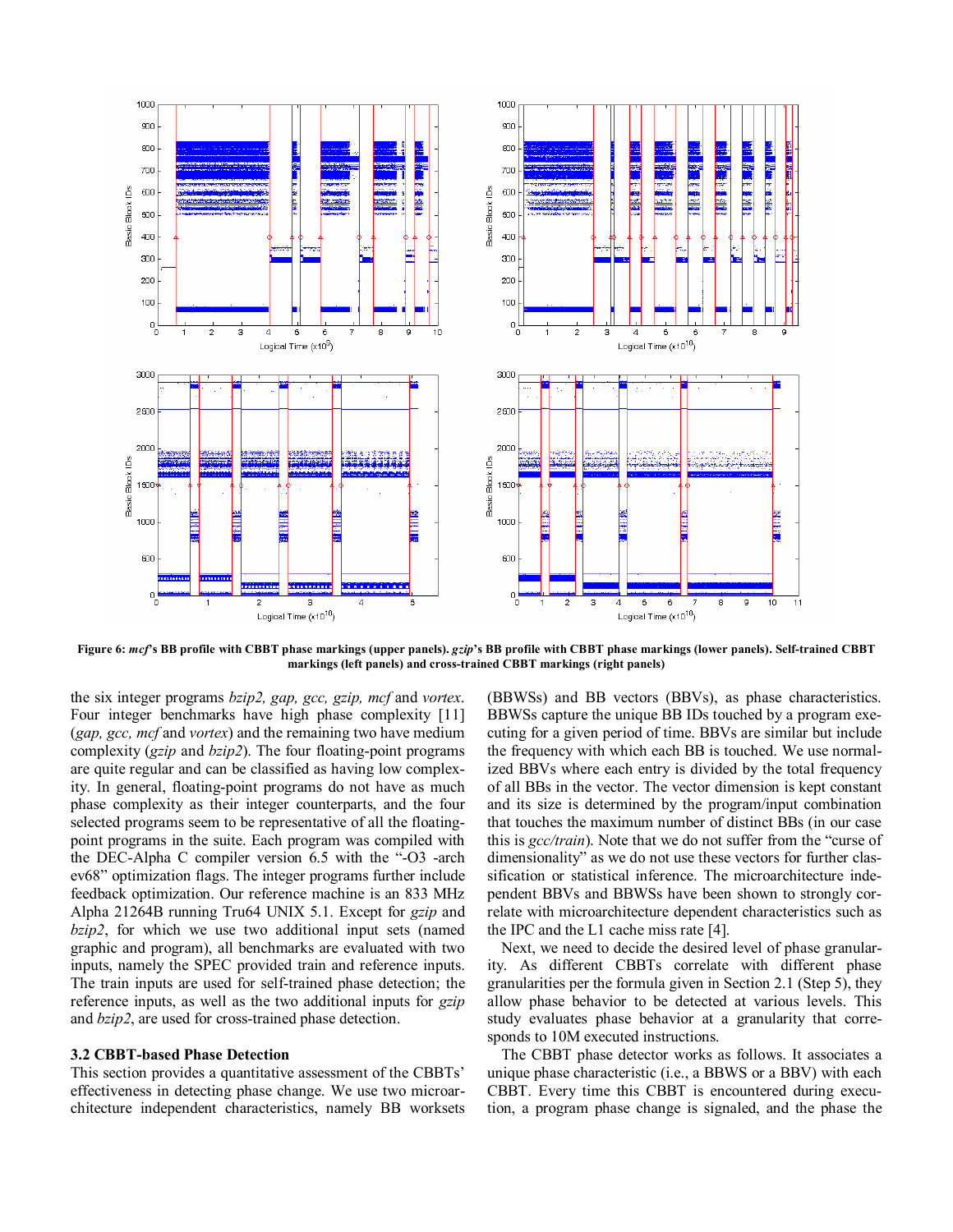

**Figure 7: BB workset and BBV similarities as measured in percentage of their normalized forms** 



**Figure 8: Average Manhattan distance between two CBBT phases. When calculating this value, we compare each CBBT phase to every other CBBT phase. The number of comparison is <sup>n</sup> C2 where n is the number of CBBT phases in a given program** 

CBBT transitions to is predicted to have the characteristics that are associated with the current CBBT. When a CBBT is encountered for the first time, the phase detector makes no prediction. Instead, it collects the phase characteristics to be associated with this CBBT. The phase characteristics are gathered from the time this CBBT is encountered until the next CBBT occurs, which signals the end of the phase associated with the current CBBT.

When updating the characteristics associated with a CBBT, we use two policies—single update and last-value update. In the single update policy, the characteristics associated with the CBBT the first time it is seen is used to predict the characteristics of the phase this CBBT initiates every time it is encountered. In the last-value update policy, the characteristics associated with the CBBT that starts a phase are always updated at the end of the phase.

A good CBBT phase detector should be able to accurately foretell the characteristics of the phase that a CBBT initializes. That is, the phase a CBBT transitions to should have similar characteristics to the characteristics associated with this CBBT. Figure 7 shows the quality of the CBBT phase detector on 24 benchmark/input combinations in terms of BBWS and BBV similarities. The similarity of BBVs and BBWSs for a given phase is measured in terms of the Manhattan distance between the two BBVs and BBWSs. Because we use normalized vectors, the Manhattan distance gives the difference in percent. Note that the figure is not zero-based to improve readability. Generally, the last-value update performs well. It outperforms single update in all cases and achieves over 90% similarity with both metrics, indicating that the CBBT-based phase detector accurately predicts the phase characteristics.

Accurate phase prediction is, nevertheless, not the only property that we desire. We must also consider the quality of the detected phases. A good phase detector must sufficiently distinguish one phase from another. Figure 8 shows on average how distinct two detected CBBT phases are based on the Manhattan distance between the two phases. The maximum distinction occurs when the Manhattan distance is 2, i.e., the two phases have no overlapping code execution. With the CBBT phase detector, we find that the Manhattan distance between two different phases is at least 1, meaning that each of the two phases has over 50% non-overlapping code execution and is, therefore, quite distinct from the other.

# **3.3 Dynamic Cache Reconfiguration**

This section investigates how CBBT-based phase detection can be used to dynamically reconfigure the L1 data cache size. This reconfiguration scheme exploits program phase behavior to reduce the cache size by turning off cache ways [1] in phases where a large L1 cache is not necessary. Doing so can result in considerable energy saving without much loss in performance. We evaluate the cache reconfiguration with CBBTs corresponding to a granularity of 10M executed instructions. We follow the implementation setup given by Shen et al. [15].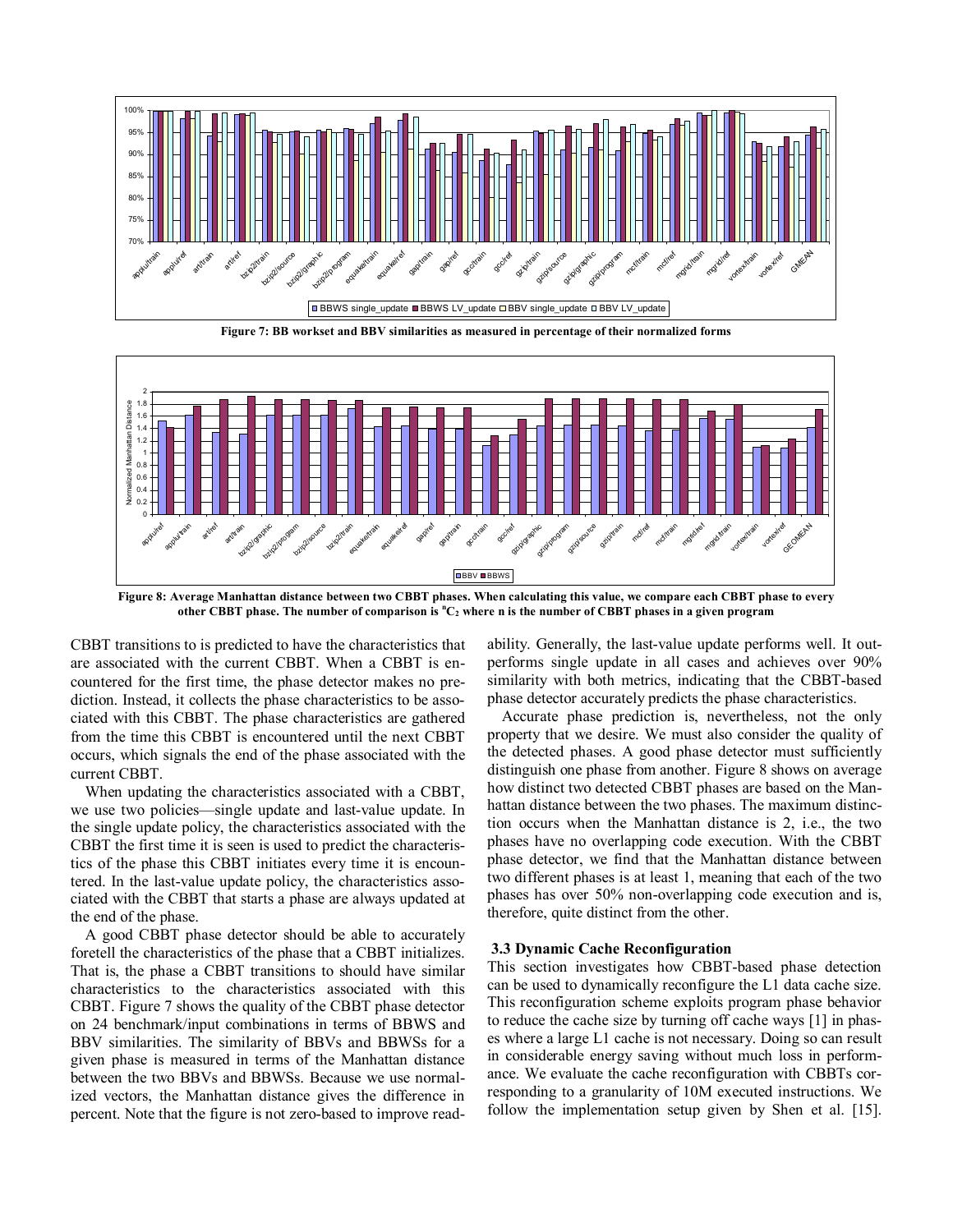

There are eight L1 cache sizes that can be selected while the program executes. They range from the smallest size of 32 kB to the largest size of 256 kB in increments of 32 kB. For each cache size, the number of cache lines and the block size stay constant (512 lines and 64 bytes). Increasing (or decreasing) the cache size is achieved by varying the degree of associativity from 1 (direct-mapped) to 8. We use ATOM to model and simulate these cache configurations as well as the dynamic reconfiguration logic. We compare CBBT-based cache reconfiguration with three idealized techniques. For each benchmark/input combination, each technique tries to maintain a miss rate within 5% of the 256 kB cache miss rate while reducing the active cache size as much as possible.

Adaptive cache resizing with CBBTs works as follows. When a CBBT is encountered for the first time, it finds the optimal cache size for the phase it initiates by performing a binary search for the best cache size over the next four 10k instruction intervals of the phase. The miss rate of the 256 kB cache is determined in the first interval. The next interval is tried with half of this size, i.e., 128 kB. If the miss rate increase is below the 5% threshold, 64 kB is tested next. Otherwise 192 kB is tried. This process repeats one more time to detect the best minimal cache size. Once this size has been determined for a newly encountered CBBT, it is associated with that CBBT, and will be applied when this CBBT is encountered again. However, when this CBBT is later encountered and this cache size results in a miss rate difference (increase or decrease) of more than 5% when compared to the miss rate of the previous instance of this CBBT phase, the cache size will be reevaluated following the binary search steps given above. (This is similar to the last-value update policy in the previous section).

The three idealized techniques—single-size oracle, phase tracking, and interval based—work as follows. The single-size oracle uses the best single cache size that, when used throughout the entire program execution, will not result in a miss rate exceeding the 5% bound. Phase tracking implements an idealized version of Sherwood's phase tracker [19], where phase prediction is assumed to be 100% correct. This is a BBV-based technique that uses BBV signatures gathered for every 10M instruction execution interval and a threshold to recognize a phase change. Instead of using a compressed BBV signature, we use the full BBV signature and investigate thresholds of 10%, 50%, and 80%. On average, we did not find that these various thresholds yielded substantially different results. Hence, we picked the threshold that performs best for this study (i.e., 10%, which is the same as in the original phase tracker paper). The ideal interval-based technique is straightforward. The program execution is chopped up into fixed length windows of 10M and 100M committed instructions. An oracle determines the best cache size for each interval.

Figure 9 shows the effective cache size for the 24 benchmark/input combinations. Except for the programs *applu* and *art*, the phase-based cache resizing techniques—phase tracking, fixed interval, and CBBT—reduce the effective cache size below that of the single-size oracle. On average, we find that the realizable CBBT scheme performs as well as the two idealized phase-based schemes. It effectively reduces the cache size by half. Compared to the single-size oracle scheme, the CBBT scheme is able to exploit phase information and thus further reduces the effective cache size from about 150 kB to 128 kB, which is a 15% reduction. It performs almost as well as the 10M fixed interval and slightly better than the idealized phase tracker, which indicates that the phase behavior to be exploited for dynamic cache reconfiguration has about this level of granularity. In general, the CBBT approach performs well because it generally stays synchronized with the miss rate characteristics, whereas an interval-based oracle scheme, e.g., 10M, can be "out of sync", i.e., a 10M interval may straddle both a high and a low miss rate region, so the cache size must be conservatively chosen to accommodate the high miss rate region to stay within the 5% bound.

As a final note, the drawback of using the cache miss rate to evaluate the effectiveness of CBBT phase detection is that it does not explicitly spell out the run-time or the energy consumption. Nevertheless, we opted to use this metric for simplicity and reproducibility. For each program/input combination, we can take measurements throughout the full execution without resorting to sampling. This is in contrast to an evaluation with a more elaborated cache model and using cycleaccurate simulation to measure time and energy. Although the latter approach is theoretically more sound, in practice, it can suffer from measurement inaccuracies because of inadequate modeling, unfaithful simulation, and sampling issues.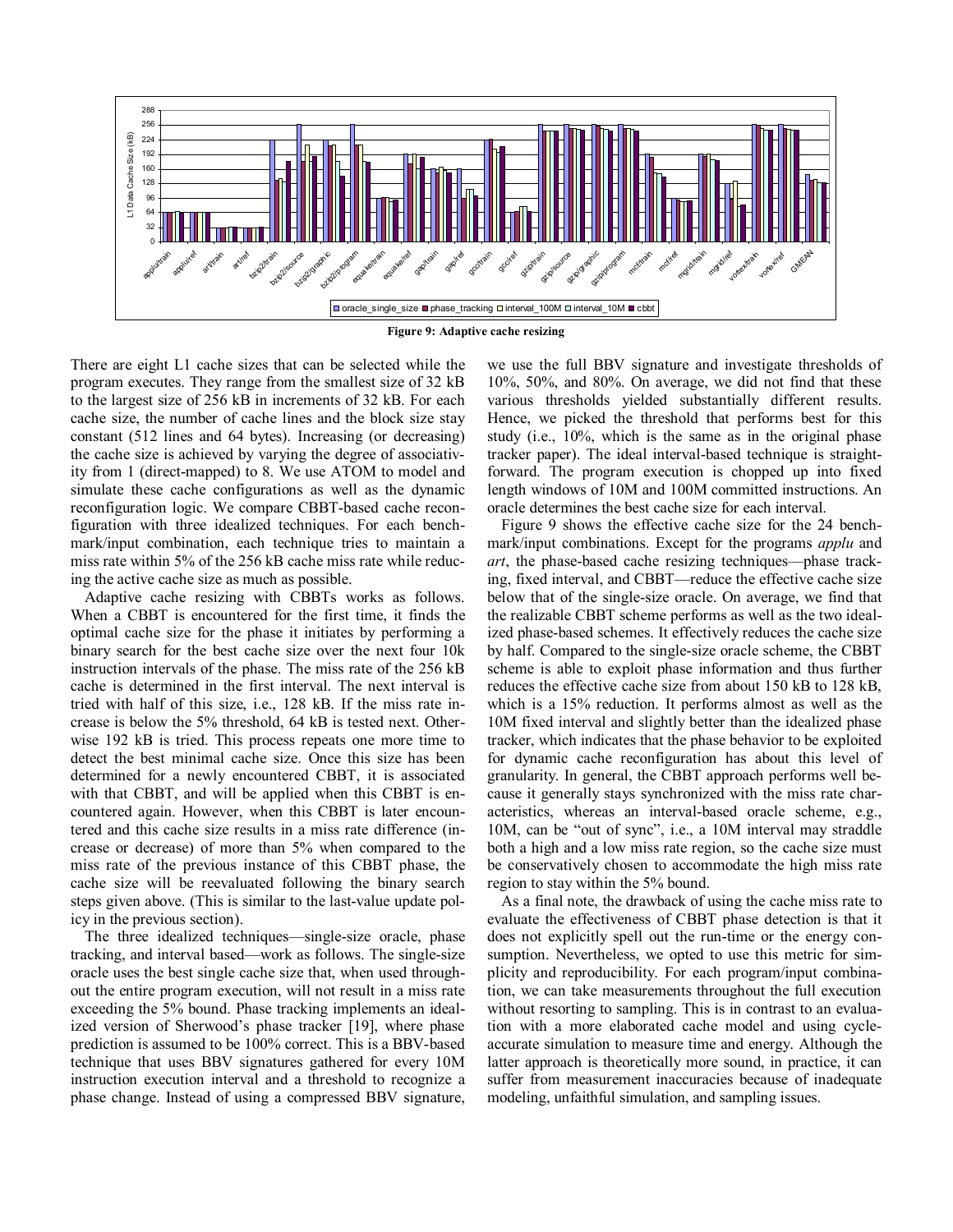

**Figure 10: CPI error of SimPhase and SimPoint. The two rightmost bars indicate the GMEAN CPI error for SimPhase with selftrained CBBTs (left bar) and cross-trained CBBTs (right bar)** 

## **3.4 SimPhase and SimPoint**

This section demonstrates an approach to picking architectural simulation points using a program's CBBTs, which we call SimPhase. We compare SimPhase with SimPoint [18], a popular tool that is widely used for this purpose. We use version 3.2 of SimPoint [7], released in February 2006.

To run SimPoint, a user specifies two parameters, an interval size and the number of simulation points. The latter is specified through the parameter maxK, which is essentially the number of distinct phases to be discovered by SimPoint. maxK times the interval size is the maximum number of instructions to simulate. In this study, we limit the number of simulated instructions to 300 million and use the interval\_size/maxK combination of 10M/30. This combination has been shown to provide good accuracy while staying within a reasonable simulation time [6].

SimPoint gathers BBV profiles for each non-overlapping interval throughout the execution of a specific program/input combination. Then, a k-mean clustering algorithm groups similar BBVs from each interval and forms maxK BBV clusters. After that, a representative BBV from each cluster is chosen. The start time of the interval that generates the representative BBV becomes the simulation point for that cluster, i.e., for that phase. The SimPoint algorithm picks a representative BBV that is closet to the centroid of the cluster.

Our SimPhase approach incorporates, in a sense, the reverse process of SimPoint. In SimPhase, "clustering" is performed first. Then, in going from one instance of a "cluster" to another instance of the same "cluster", a similarity metric between the two instances is calculated and the simulation point is picked accordingly. To allow a direct comparison with SimPoint, SimPhase also uses BBVs as a phase metric.

SimPhase starts by generating CBBTs that divide the program execution into distinct regions of code (see Figure 6 for an example of large-scale phase boundary marks). We can think of this code division as performing a form of clustering. A program phase is marked by one CBBT at the start and another CBBT at the end. Once these boundaries are determined for a given program, they are reused across all inputs for this program. A natural place for SimPhase to pick a simulation

point is at the midpoint of a phase (recall that SimPoint also tries to pick simulation points at the clusters' centroids).

Once we have obtained the CBBT markings, we rerun the program with the same or a different input to determine simulation points for a given program/input combination. For the first instance of each CBBT, a BBV profile is calculated for this CBBT. The phase extends from this CBBT to the next. A simulation point is selected midway between these two marks. When the same CBBT is encountered again, SimPhase calculates a new BBV profile and compares it to the most recent BBV for this CBBT. If the two BBVs differ by more than a preset threshold, there is, indeed, a significant change in BBVs detected, and, hence, another simulation point is picked. Once this process ends, we divide the number of simulated instructions by the number of simulation points selected to obtain the number of instructions to simulate for each simulation point. This last number is analogous to the interval size in SimPoint. In this study, we cap the number of simulated instructions to the same as in the SimPoint case, i.e., 300M instructions. However, depending on how the clusters are generated, Sim-Point may choose to simulate fewer instructions, whereas SimPhase will always simulate the full 300M instructions. The threshold used to gauge BBV similarities for SimPhase is 20%. This relatively low threshold allows more simulation points to be picked for the limit of 300M simulated instructions. Note that the SimPoint parameters chosen for this case also result in a large number of clusters (maxK=30) that will yield up to 30 simulation points to be simulated with 10M instructions each.

Our evaluation platform for SimPoint and SimPhase is SimpleScalar [3], a popular cycle-accurate simulator that models an out-of-order superscalar machine with varying configurations. We use SimpleScalar version 3 with the machine configuration given in Table 1 to measure the CPI errors resulting from the use of both methods compared to full simulation runs. The simulation points from both SimPhase and SimPoint are weighed according to the phases they represent before performing the final CPI calculation.

Figure 10 shows the CPI errors for the 24 benchmark/input combinations. Although there are some variations in a few programs, on average, the error rates for both approaches are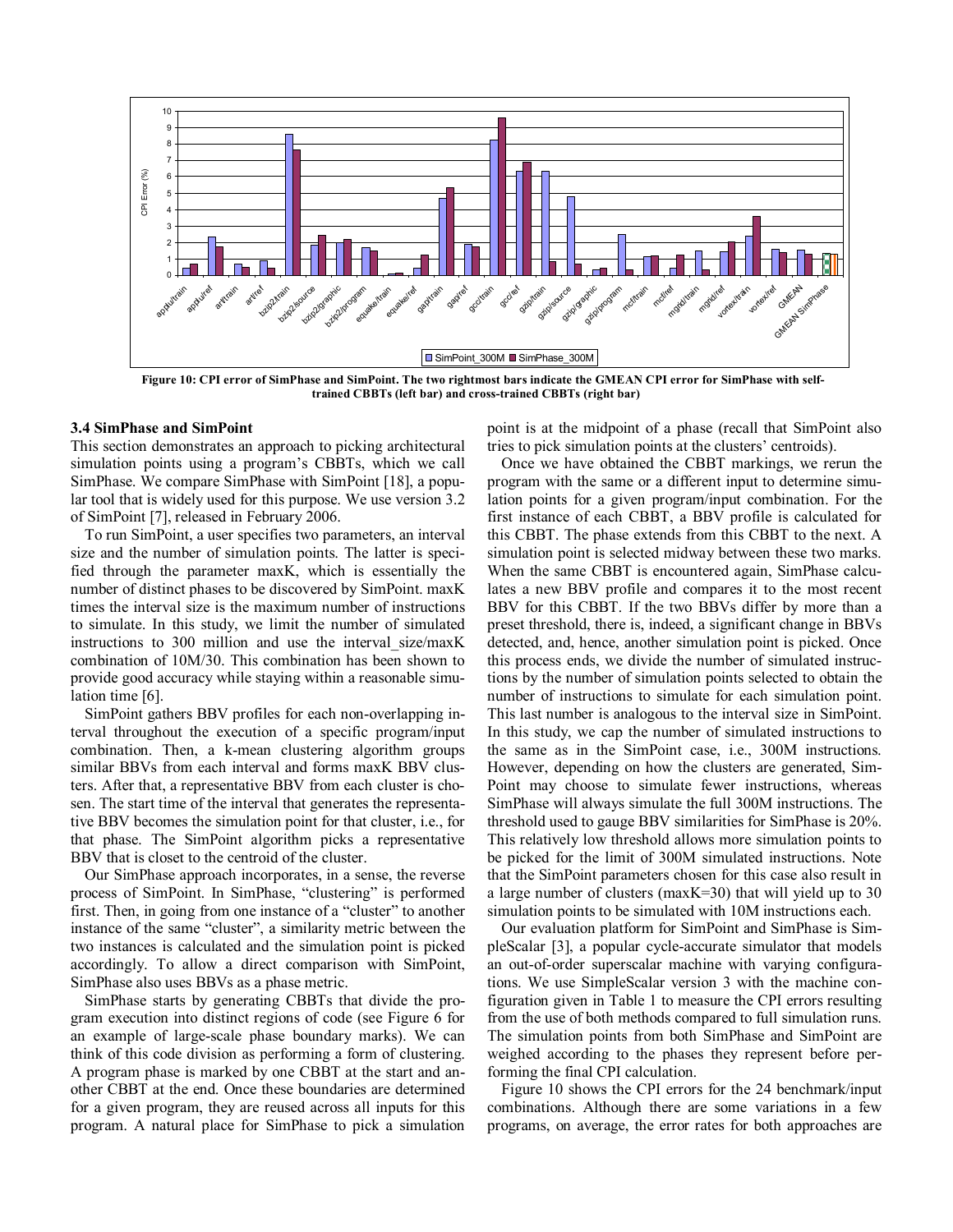comparable. With the number of simulated instructions limited to 300M, the geometric mean CPI errors for SimPoint and SimPhase are 1.56% and 1.29%, respectively. This should not come as a surprise as both SimPhase and SimPoint use the same metric to represent program phases, i.e., BBVs. So, eventually, given decent means of grouping representative BBVs, the measured CPI errors depend on how strongly an architecture independent characteristic such as a BBV correlates with an architecture dependent characteristic like CPI.

| <b>Parameter</b>     | <b>Values</b> |
|----------------------|---------------|
| Issue width          | 4-way         |
| Branch predictor     | 4K combined   |
| <b>ROB</b> entries   | 32            |
| <b>LSQ</b> entries   | 16            |
| Int/FP ALUs          | 2 each        |
| Mult/Div units       | 1 each        |
| L1 data cache        | 32 kB, 2-way  |
| L1 hit latency       | 1 cycle       |
| L <sub>2</sub> cache | 256 kB, 4-way |
| L2 hit latency       | 10 cycles     |
| Memory latency       | 150           |

**Table 1: Baseline machine for comparing SimPhase and SimPoint** 

SimPhase offers an interesting feature, however. The phase boundaries marked by the CBBTs using the train inputs can also be used for other inputs. With SimPoint, every time there is a change in program inputs, one needs to perform new kmean clustering with a new BBV profile. If we revisit the results shown in Figure 10 and compare the SimPhase geometric mean CPI errors (the two rightmost bars in Figure 10) for the runs with the train inputs (self-trained CBBT) to those with the reference inputs (cross-trained CBBT), we find that there is no significant difference between the two average CPI errors, which are 1.31% and 1.28%. In fact, the cross-trained CBBTs seem to do a little better. This is because there are programs, notably *gcc* and *gap*, whose phase behavior is more subtle when run with the train inputs; this phase behavior becomes more discernible when run with the reference inputs.

#### **4. Related Work**

Sherwood et al. [16] exploit the time varying behavior of programs to reduce simulation time. They propose off-line algorithms to capture program phases. Their first method finds a representative code segment that has a similar BB distribution as the entire program [17]. Their second approach is based on clustering and uses the k-mean algorithm [18]. Both schemes are strictly concerned with off-line phase detection. However, the authors later also propose a hardware-based method for online phase detection and prediction [19]. They approximate their off-line algorithms through the on-line discovery of key parameters. For example, they approximate the BB length by the number of executed instructions between branches. Sherwood et al. further propose a phase prediction scheme, which is later enhanced by Lau et al. [10].

Dhodapkar and Smith [5] improve upon the algorithm proposed by Balasubramonian et al. [2] by using working set signatures to detect phase changes on-line and employing this information to guide hardware re-tuning. They weigh the importance of each working set segment equally regardless of frequency. This is in contrast to the hardware-based detector proposed by Sherwood et al., which takes into account the frequency of the executed BBs in a working set.

Shen et al. [15] propose a software-based phase prediction scheme that gathers phase knowledge through off-line profiling and incorporate this information into the program binary. Their off-line profiling requires two traces. As their phase behavior is based on reuse distance [12], they need a reuse distance trace along with a BB execution trace. The information obtained from profiling results in a form of phase markings, which is used to form hierarchical phase markers. Such markers are constructed through grammar compression using SE-QUITUR, and are incorporated into the original binary through binary rewriting for phase prediction.

Lau et al. [9] present a profile-based approach to identify code locations that correlate with phase changes. Such locations can serve as software phase markers independent of program inputs. They demonstrate how to obtain the phase markers through the formation of a Hierarchical Call-Loop graph. This graph is basically an abstraction of the full control flow graph where only loops and procedure calls are represented and contains information about each loop and procedure execution.

Lau et al.'s software phase markers may also be used to pick simulation points for a program's binary across different inputs. This feature is comparable to CBBT-based phase boundary markings. Perelman et al.'s work [14] goes further by providing such markers across different ISAs to generate cross binary simulation points. The CBBT approach has the potential to perform such cross ISAs markings as well. As seen in Section 2.2, phase boundaries marked by CBBTs can be directly associated with high-level source code.

## **5. Summary**

This paper presents a light-weight phase detection mechanism that identifies program phase change points via Critical Basic Block Transitions (CBBTs). Such CBBTs are identified using the Miss-Triggered Phase Detection (MTPD) algorithm. When a series of misses to an infinite size basic block ID cache is encountered while traversing a stream of BB IDs, program execution may have reached a phase change point. The MTPD algorithm employs simple program heuristics to determine whether such a point is likely to be an actual phase change and, if so, records the corresponding CBBT. We show how mapping a CBBT back to the source level allows us to discern program phase behavior in the source code. We evaluate CBBTs for guiding dynamic cache resizing and picking representative architectural simulation points, respectively. Our CBBT-based scheme performs well on both accounts. In dynamic cache reconfiguration, it is able to effectively reduce the cache size to 50% of the maximum cache size on our benchmarks without increasing the miss rate by more than 5%, a performance that is comparable to idealized adaptive cache resizing schemes. In picking appropriate architectural simulation points, our CBBT-based approach produces an average